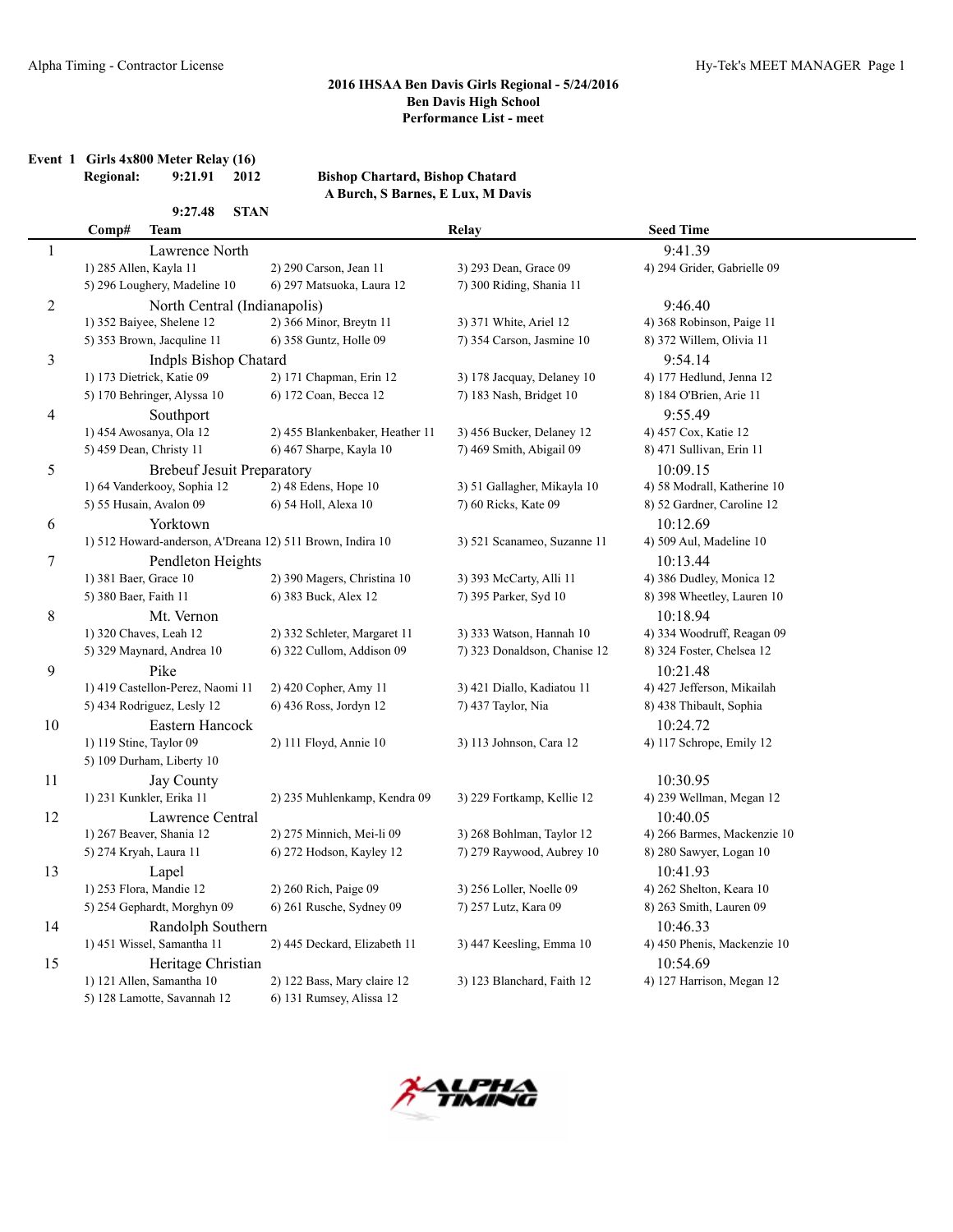#### **Event 1 ... (Girls 4x800 Meter Relay (16))**

| C <b>omp#</b><br>Team       |                          | Relav                       | <b>Seed Time</b>         |
|-----------------------------|--------------------------|-----------------------------|--------------------------|
| Perry Meridian              |                          |                             | 10:55.89                 |
| 1) 405 Johnson, Melody 09   | $2)$ 406 Jones, Sarah 10 | 3) 409 Michael, Madeline 10 | 4) 411 O'Brian, Kayla 10 |
| 5) 414 Spurgeon, Triniti 09 |                          |                             |                          |

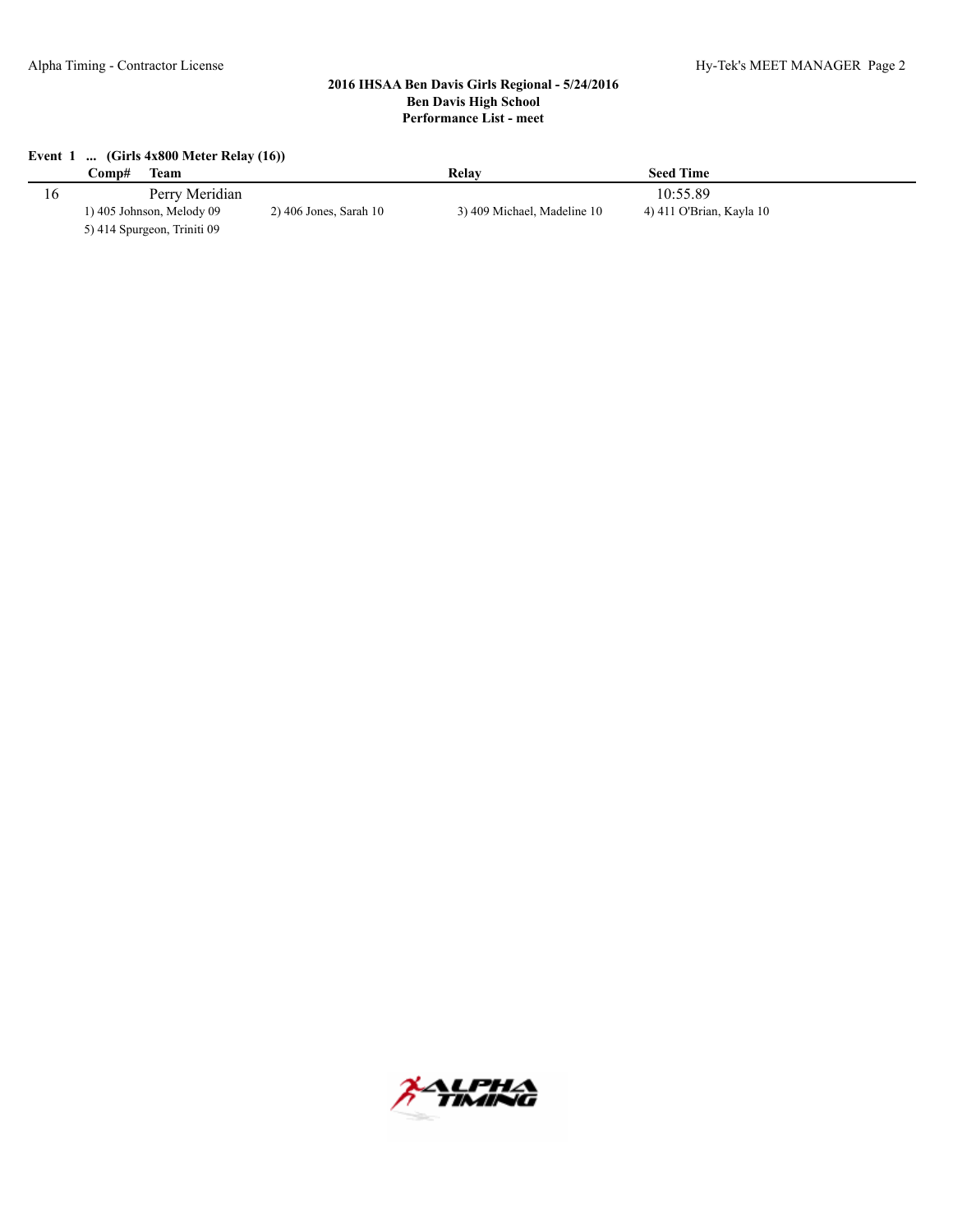|    | Event 16 Girls Pole Vault (17) |                             |                               |                       |                  |             |
|----|--------------------------------|-----------------------------|-------------------------------|-----------------------|------------------|-------------|
|    | <b>Regional:</b>               | 2009<br>$13 - 01$           | <b>McCardwell - Pendleton</b> |                       |                  |             |
|    | <b>Regional:</b>               | $13 - 01$<br>2010           | <b>Margo Tucker</b>           |                       |                  |             |
|    |                                | <b>STAN</b><br>$11 - 03.00$ |                               |                       |                  |             |
|    | Comp#                          | Name                        |                               | Year School           | <b>Seed Mark</b> |             |
|    | 418                            | Brown, Sandra               |                               | 12 Pike               | 12-03.00         | <b>STAN</b> |
| 2  | 189                            | Schrader, Zoe               |                               | 12 Bishop Chatard     | $11 - 00.00$     |             |
| 3  | 154                            | Young, Megan                | 10                            | Indianapolis          | $9 - 06.00$      |             |
| 4  | 282                            | Steinhardt, Sydney          |                               | Lawrence Central      | $9 - 00.00$      |             |
| 5  | 364                            | McIntyre, Grace             |                               | 10 North Centra       | $9 - 00.00$      |             |
| 6  | 188                            | Rose, Nesa                  | 12                            | <b>Bishop Chatard</b> | 8-06.00          |             |
|    | 287                            | Bakx, Carolyn               | 09.                           | Lawrence North        | 8-06.00          |             |
| 8  | 465                            | Macy, Britni                |                               | 12 Southport          | 8-06.00          |             |
| 9  | 363                            | Manring, Camelia            | 12                            | North Centra          | 8-06.00          |             |
| 10 | 407                            | Kunkel, Kaitlynn            |                               | 11 Perry Meridian     | 8-06.00          |             |
| 11 | 426                            | Jackson, Kya                |                               | 11 Pike               | 8-00.00          |             |
| 12 | 133                            | Bowling, Rachel             |                               | Herron                | 7-06.00          |             |
| 13 | 336                            | Blackburn, Nicole           |                               | 12 Muncie Burris      | 7-06.00          |             |
| 14 | 202                            | Beidelman, Casey            | 12                            | Indpls Cathedral      | $7 - 06.00$      |             |
| 15 | 335                            | Yeadon, Grace               |                               | 10 Mt. Vernon         | $7 - 00.00$      |             |
| 16 | 106                            | Shaw, Taylor                |                               | 10 Delta              | 7-00.00          |             |
| 17 | 396                            | Rodriguez, Betsy            |                               | 12 Pendleton Heights  | $6 - 06.00$      |             |

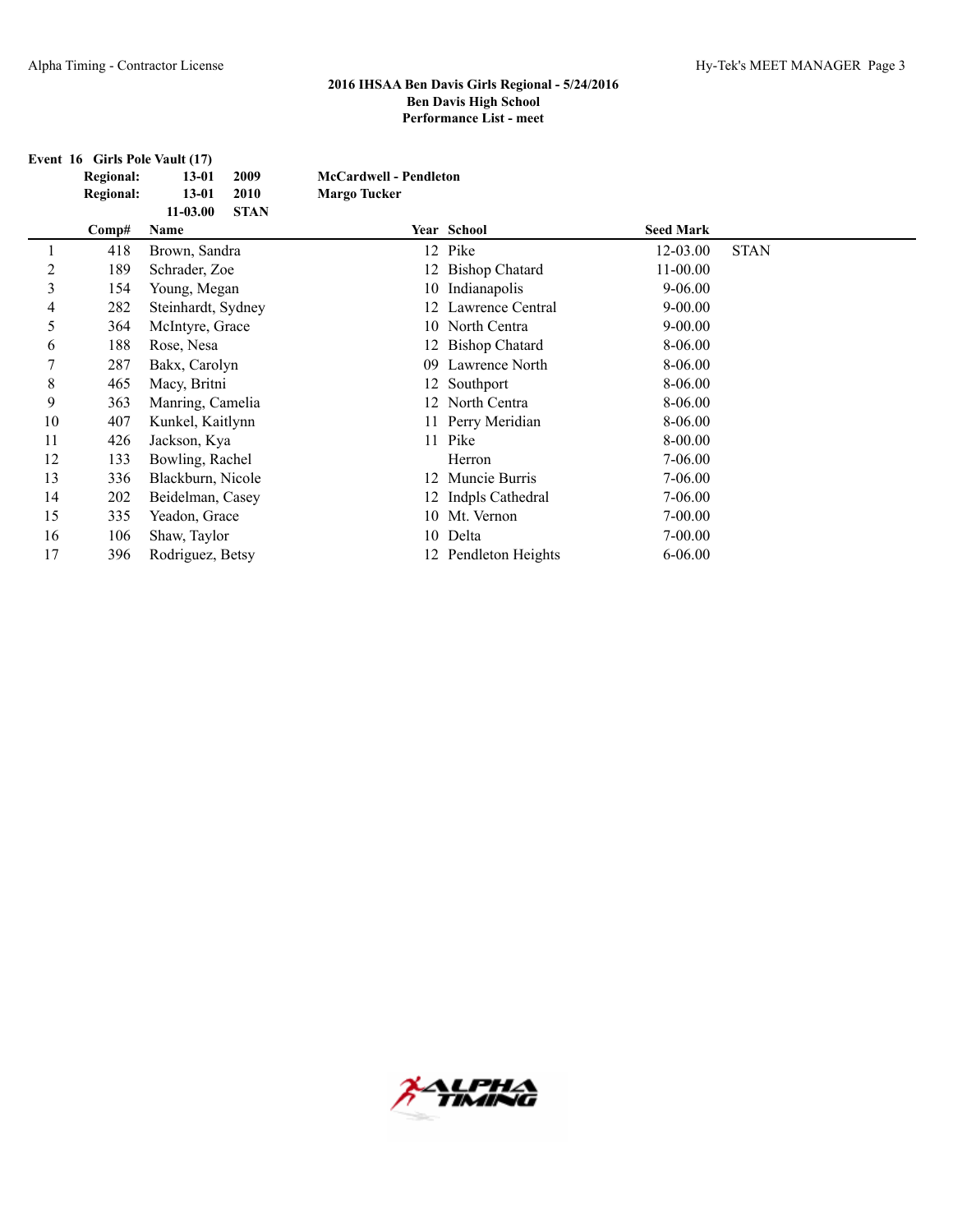**Event 14 Girls Discus Throw (16)**

| Regional: 155-08.50 2014      | Adriana Brown, Lawrence Cen        |
|-------------------------------|------------------------------------|
| Regional: 155-08.50 5/27/2014 | <b>Adriana Brown, Lawrence Cen</b> |
| 129-07 STAN                   |                                    |

| Comp# | Name                       |  | <b>Seed Mark</b>                                                                                                                                                                                                                                                                                      |             |
|-------|----------------------------|--|-------------------------------------------------------------------------------------------------------------------------------------------------------------------------------------------------------------------------------------------------------------------------------------------------------|-------------|
| 204   | <b>Brinkley</b> , Princess |  | 132-06                                                                                                                                                                                                                                                                                                | <b>STAN</b> |
| 351   | Avant, Kayjah              |  | 128-07                                                                                                                                                                                                                                                                                                |             |
| 402   | Hill, Alexis               |  | 127-01                                                                                                                                                                                                                                                                                                |             |
| 356   | Ford, Nijah                |  | 123-02                                                                                                                                                                                                                                                                                                |             |
| 403   | Hill, Sadie                |  | 122-06                                                                                                                                                                                                                                                                                                |             |
| 185   | Ortman, Jordan             |  | 117-03                                                                                                                                                                                                                                                                                                |             |
| 39    | Sims, Jaylinn              |  | 114-05                                                                                                                                                                                                                                                                                                |             |
| 452   | Counceller, Skylar         |  | 113-01                                                                                                                                                                                                                                                                                                |             |
| 423   | Flight, Taylor             |  | 111-09.50                                                                                                                                                                                                                                                                                             |             |
| 291   | Carter, Princess           |  | 110-03                                                                                                                                                                                                                                                                                                |             |
| 350   | Warner, Caroline           |  | $107 - 10$                                                                                                                                                                                                                                                                                            |             |
| 255   | Jones, Austin              |  | 103-11                                                                                                                                                                                                                                                                                                |             |
| 73    | Smith, Sabrina             |  | 103-03                                                                                                                                                                                                                                                                                                |             |
| 209   | Giles, Sydney              |  | 101-06                                                                                                                                                                                                                                                                                                |             |
| 71    | Campbell, Diana            |  | 98-00                                                                                                                                                                                                                                                                                                 |             |
| 236   | Muhlenkamp, Taylor         |  | $93 - 06$                                                                                                                                                                                                                                                                                             |             |
|       |                            |  | Year School<br>12 Indpls Cathedral<br>11 North Centra<br>11 Perry Meridian<br>11 North Centra<br>10 Perry Meridian<br>10 Bishop Chatard<br>11 Ben Davis<br>09 Shenandoah<br>11 Pike<br>11 Lawrence North<br>11 New Castle<br>12 Lapel<br>12 Cowan<br>11 Indpls Cathedral<br>12 Cowan<br>10 Jay County |             |

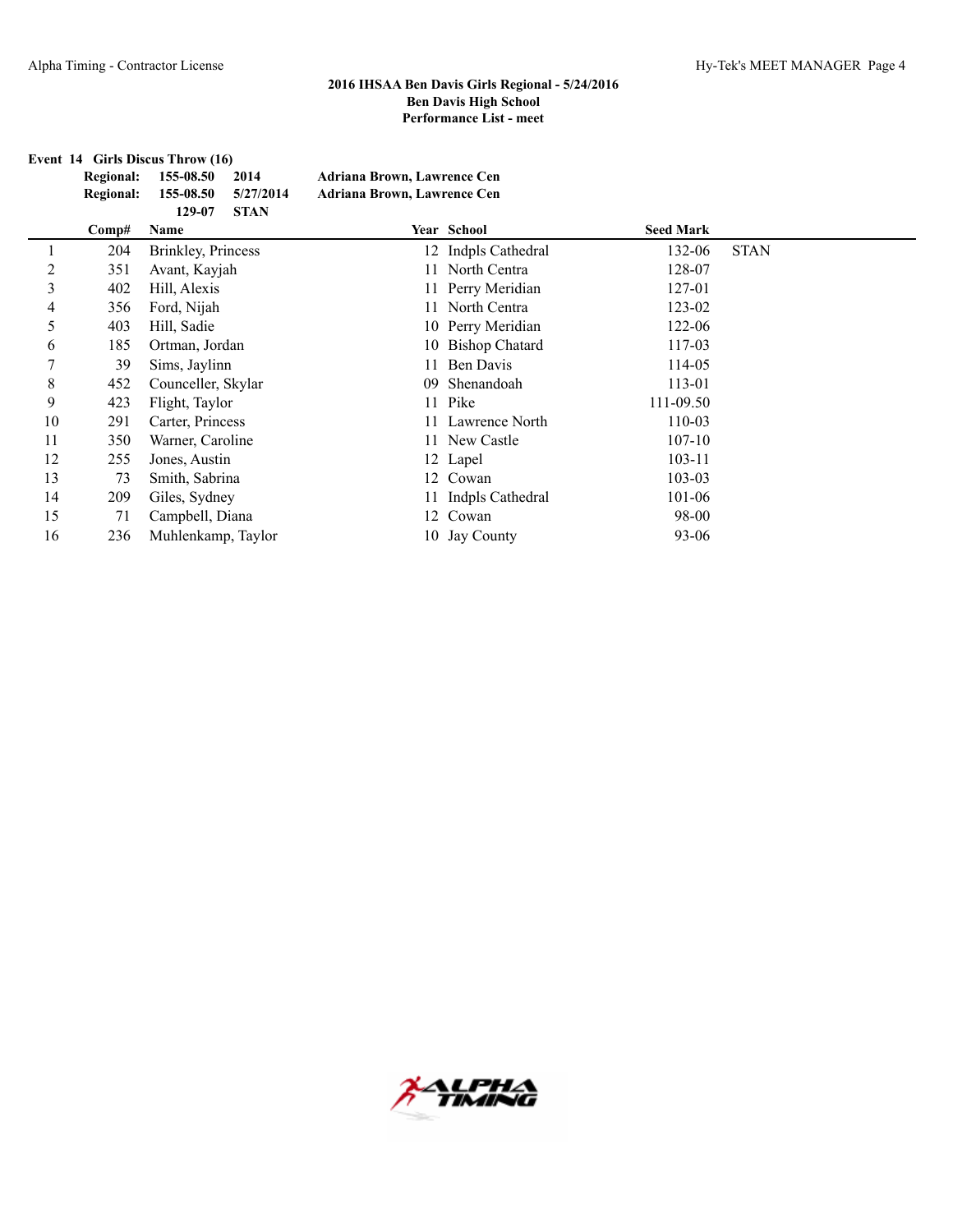|    | Event 13 Girls High Jump (16) |                          |                            |                      |                  |             |  |  |  |
|----|-------------------------------|--------------------------|----------------------------|----------------------|------------------|-------------|--|--|--|
|    | <b>Regional:</b>              | 5-07.50<br>2007          | <b>Breslin - Cathedral</b> |                      |                  |             |  |  |  |
|    |                               | <b>STAN</b><br>$5-04.00$ |                            |                      |                  |             |  |  |  |
|    | Comp#                         | Name                     |                            | Year School          | <b>Seed Mark</b> |             |  |  |  |
|    | 42                            | Young, Erynn             |                            | 12 Ben Davis         | $5-04.00$        | <b>STAN</b> |  |  |  |
| 2  | 412                           | Orr, Heather             |                            | 11 Perry Meridian    | $5 - 03.00$      |             |  |  |  |
| 3  | 96                            | Wohlert, Julia           |                            | 10 Decatur Central   | $5 - 03.00$      |             |  |  |  |
| 4  | 182                           | Murray, Mariah           |                            | 12 Bishop Chatard    | $5 - 03.00$      |             |  |  |  |
| 5  | 313                           | Haney, Miranda           | 09                         | Monroe Central       | $5 - 02.00$      |             |  |  |  |
| 6  | 276                           | Norwood, Jai-lyn         |                            | 10 Lawrence Central  | $5 - 02.00$      |             |  |  |  |
| ┑  | 247                           | Sander, Allison          |                            | 11 Knightstown       | $5 - 00.00$      |             |  |  |  |
| 8  | 376                           | Mosongo, Bosi            |                            | 12 Park Tudor        | $5 - 00.00$      |             |  |  |  |
| 9  | 462                           | Fields, Bailey           |                            | 11 Southport         | $4 - 10.00$      |             |  |  |  |
| 10 | 431                           | Malichi, Tobi            |                            | 11 Pike              | $4 - 10.00$      |             |  |  |  |
| 11 | 32                            | Jones, Brianna           | 09                         | Ben Davis            | $4 - 10.00$      |             |  |  |  |
| 12 | 17                            | Prado, Trinity           | 09                         | Anderson             | $4 - 10.00$      |             |  |  |  |
| 13 | 507                           | Myers, Sydney            | 09                         | Winchester C         | $4 - 10.00$      |             |  |  |  |
| 14 | 427                           | Jefferson, Mikailah      |                            | Pike                 | $4 - 10.00$      |             |  |  |  |
| 15 | 314                           | Haney, Morgan            |                            | 12 Monroe Central    | 4-08.00          |             |  |  |  |
| 16 | 392                           | Marshall, Marisa         |                            | 10 Pendleton Heights | 4-08.00          |             |  |  |  |

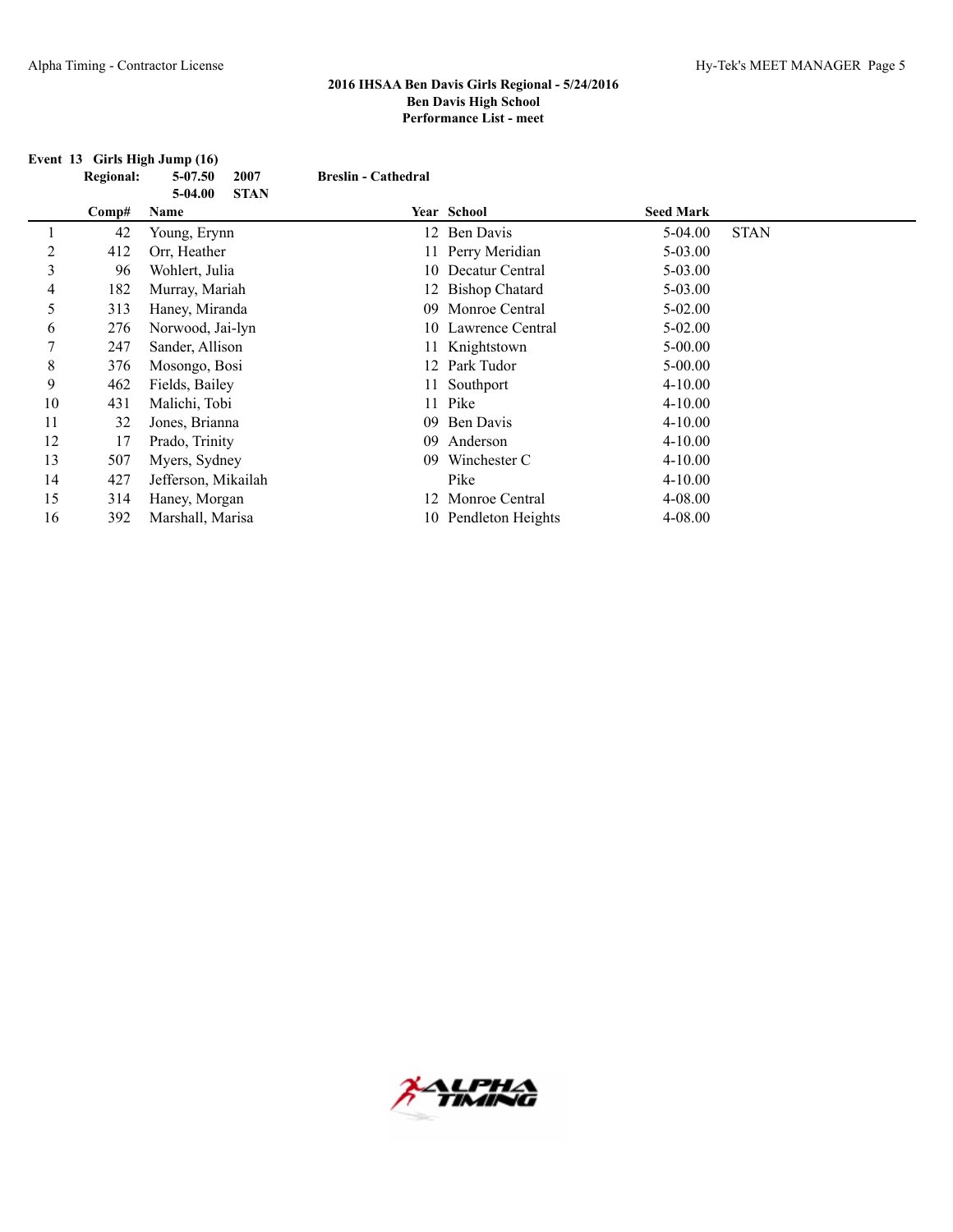#### **Event 12 Girls Long Jump (16)**

| <b>Regional:</b> | 19-05 2007 |  | <b>Young - Muncie Central</b> |
|------------------|------------|--|-------------------------------|
|------------------|------------|--|-------------------------------|

|    |       | <b>STAN</b><br>17-11.00   |     |                      |                  |  |
|----|-------|---------------------------|-----|----------------------|------------------|--|
|    | Comp# | Name                      |     | <b>Year School</b>   | <b>Seed Mark</b> |  |
|    | 212   | Jordan, Cienna            |     | 12 Indpls Cathedral  | 17-07.00         |  |
| 2  | 355   | Flemings, Amoni           |     | 12 North Centra      | 17-03.50         |  |
| 3  | 163   | Beck, Jalise              |     | 12 Arsenal Tech      | 17-02.00         |  |
| 4  | 194   | Jean-baptiste, Marsha     |     | 12 Broad Ripple Mag  | 16-08.50         |  |
| 5  | 57    | McDuffie, Devin           |     | 12 Brebeuf Jesu      | 16-01.25         |  |
| 6  | 506   | Mallory, Sarah            |     | 12 Winchester C      | 16-00.50         |  |
| 7  | 378   | Phillips, Beatrice        |     | 12 Park Tudor        | 16-00.00         |  |
| 8  | 41    | Woodson, RaVon            |     | 12 Ben Davis         | 15-11.00         |  |
| 9  | 247   | Sander, Allison           |     | 11 Knightstown       | 15-10.50         |  |
| 10 | 433   | Moore, Adrianna           |     | 10 Pike              | 15-10.00         |  |
| 11 | 512   | Howard-anderson, A'Dreana |     | 12 Yorktown          | 15-09.50         |  |
| 12 | 303   | Webster, Jada             | 09. | Lawrence North       | 15-09.00         |  |
| 13 | 180   | Kimack, Jenna             |     | 12 Bishop Chatard    | 15-09.00         |  |
| 14 | 394   | Merryman, Michelle        |     | 10 Pendleton Heights | 15-08.50         |  |
| 15 | 515   | Miller, Ellie             | 09  | Yorktown             | 15-07.00         |  |
| 16 | 405   | Johnson, Melody           |     | 09 Perry Meridian    | 15-06.00         |  |

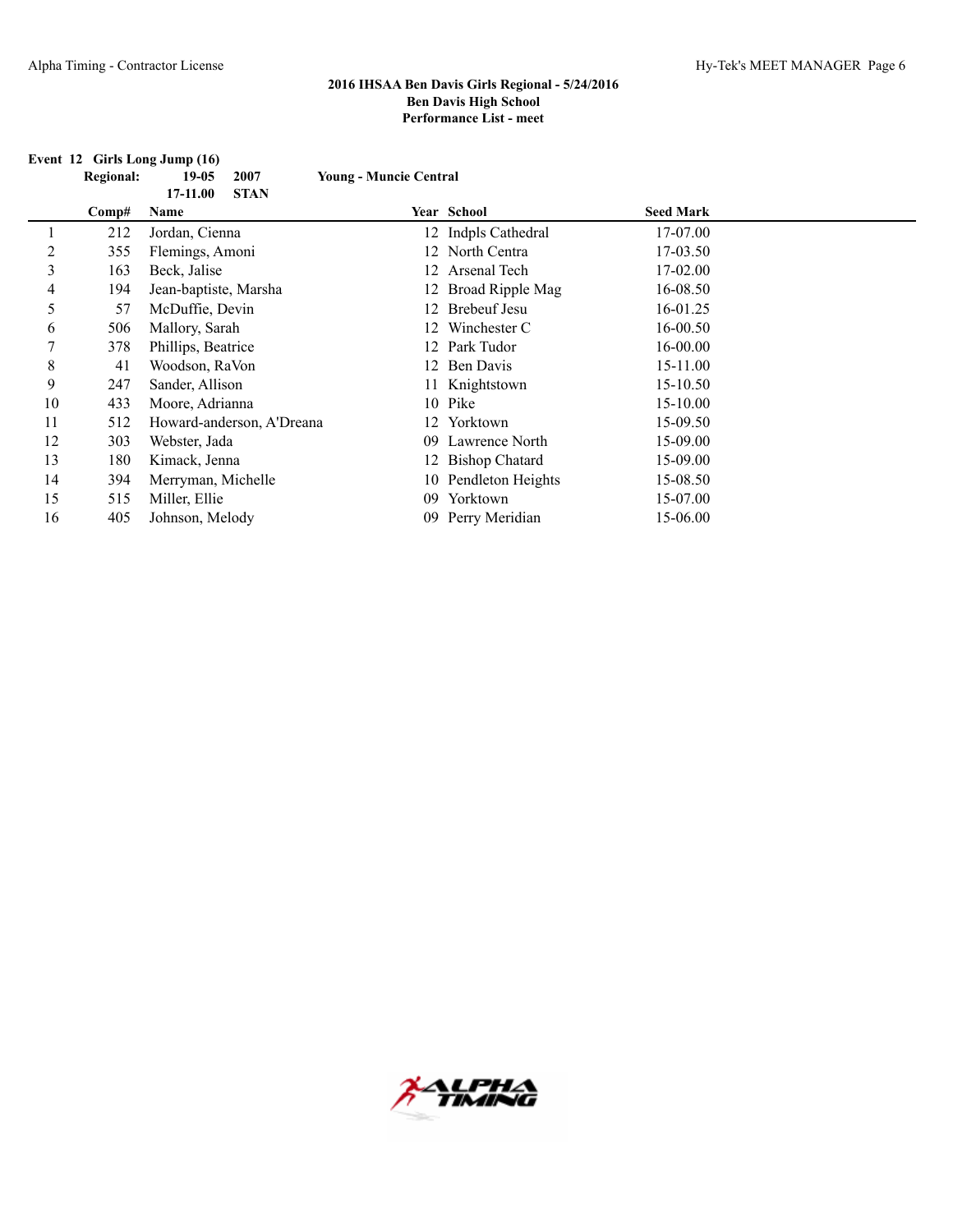| Event 2 Girls 100 Meter Dash (16) Prelims |       |             |                  |  |  |  |
|-------------------------------------------|-------|-------------|------------------|--|--|--|
| <b>Regional:</b>                          | 11.86 | 2014        | Lynna Irby, Pike |  |  |  |
| <b>Regional:</b>                          | 11.86 | 5/27/2014   | Lynna Irby, Pike |  |  |  |
|                                           | 12.39 | <b>STAN</b> |                  |  |  |  |

|    | Comp# | Name                      |    | Year School         | <b>Seed Time</b> |             |
|----|-------|---------------------------|----|---------------------|------------------|-------------|
|    | 425   | Irby, Lynna               |    | 11 Pike             | 12.05            | <b>STAN</b> |
| 2  | 38    | Simmons-Avant, Kyara      | 11 | Ben Davis           | 12.60            |             |
| 3  | 195   | Kelly, Katara             |    | 09 Broad Ripple Mag | 12.68            |             |
| 4  | 176   | Hamilton-Ragsdale, Sydney |    | 09 Bishop Chatard   | 12.77            |             |
| 5  | 441   | Wright, Mikayla           |    | 11 Pike             | 12.77            |             |
| 6  | 57    | McDuffie, Devin           |    | 12 Brebeuf Jesu     | 12.81            |             |
|    | 25    | Brown, Sheniya            |    | 10 Ben Davis        | 12.83            |             |
| 8  | 354   | Carson, Jasmine           |    | 10 North Centra     | 12.90            |             |
| 9  | 498   | Smalley, Perrie           |    | 12 Wes-Del          | 12.93            |             |
| 10 | 283   | Stott, Lakara             |    | 12 Lawrence Central | 13.00            |             |
| 11 | 404   | Hunter, Iyanla            |    | 09 Perry Meridian   | 13.02            |             |
| 12 | 344   | Vargas, Monique           |    | Muncie Central      | 13.20            |             |
| 13 | 487   | Bower, Carissa            |    | 12 Wapahani         | 13.21            |             |
| 14 | 321   | Christenson, Alexa        |    | 11 Mt. Vernon       | 13.24            |             |
| 15 | 292   | Colvin, Nijah             |    | 11 Lawrence North   | 13.55            |             |
| 16 | 252   | Addington, Tera           |    | 12 Lapel            | 13.57            |             |
|    |       |                           |    |                     |                  |             |

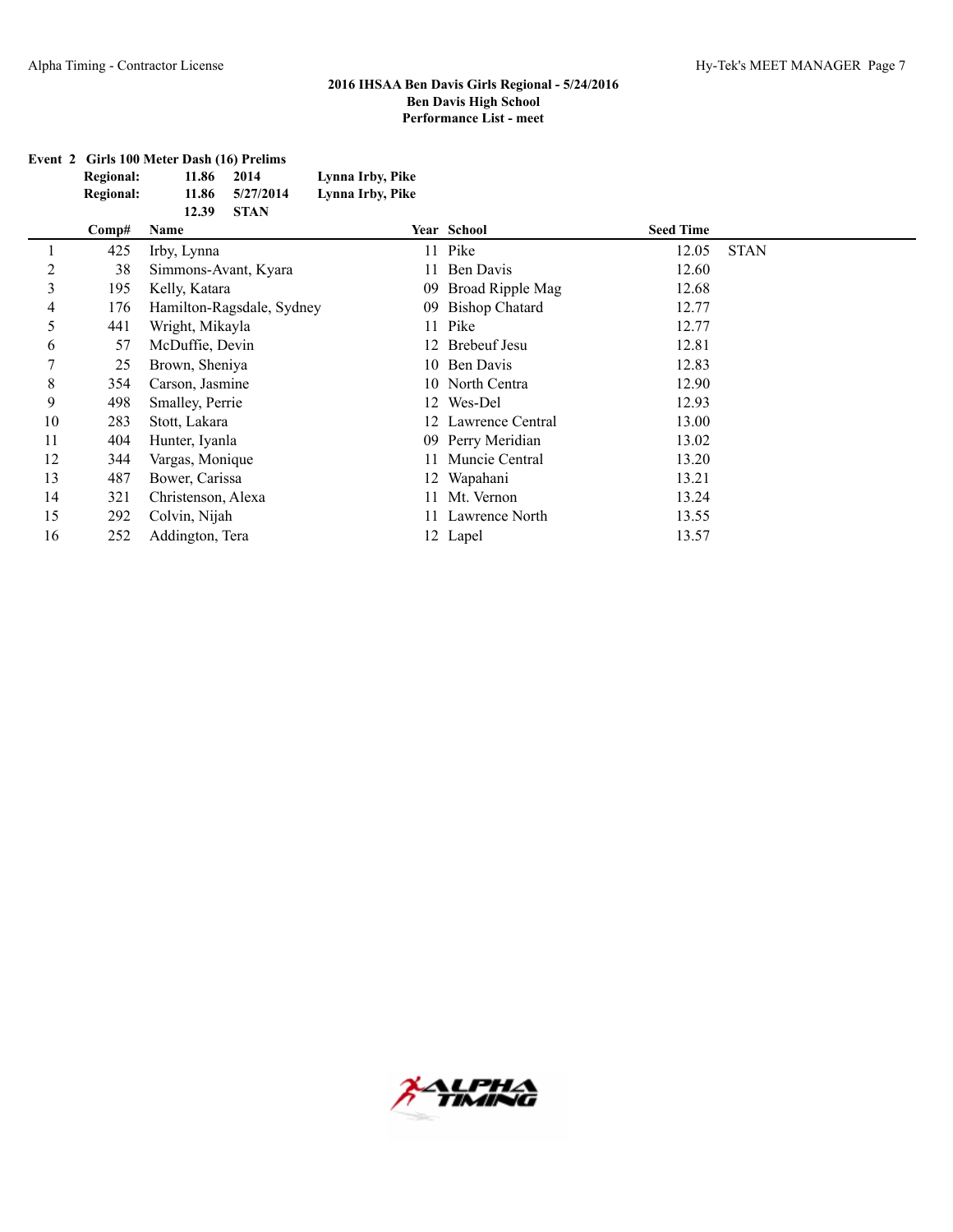|    |       | <b>STAN</b><br>14.97 |                     |                  |  |
|----|-------|----------------------|---------------------|------------------|--|
|    | Comp# | Name                 | Year School         | <b>Seed Time</b> |  |
|    | 212   | Jordan, Cienna       | 12 Indpls Cathedral | 15.52            |  |
| 2  | 167   | Toney, Tessa         | 12 Arsenal Tech     | 15.64            |  |
| 3  | 519   | Rapp, Hannah         | 10 Yorktown         | 15.76            |  |
| 4  | 339   | Barnes, Aaliyah      | 10 Muncie Central   | 15.78            |  |
| 5  | 430   | Malichi, Jodi        | 11 Pike             | 16.15            |  |
| 6  | 30    | Graves, Jordan       | 12 Ben Davis        | 16.22            |  |
| 7  | 281   | Simmons, De'aira     | 10 Lawrence Central | 16.26            |  |
| 8  | 431   | Malichi, Tobi        | 11 Pike             | 16.28            |  |
| 9  | 169   | Barnes, Beth         | 09 Bishop Chatard   | 16.45            |  |
| 10 | 415   | Webber, Bailey       | 12 Perry Meridian   | 16.48            |  |
| 11 | 247   | Sander, Allison      | 11 Knightstown      | 16.63            |  |
| 12 | 413   | Person, Gabrielle    | 10 Perry Meridian   | 17.09            |  |
| 13 | 347   | Broyles, Macy        | 10 New Castle       | 17.13            |  |
| 14 | 220   | Rodgers, Zoe         | 09 Indpls Cathedral | 17.38            |  |
| 15 | 18    | Sutton, Deondra      | Anderson            | 17.58            |  |
| 16 | 237   | Robbins, Sydney      | 12 Jay County       | 17.64            |  |

#### **Event 3 Girls 100 Meter Hurdles (16) Prelims Regional: 14.33 2005 Ivy - Muncie Central**

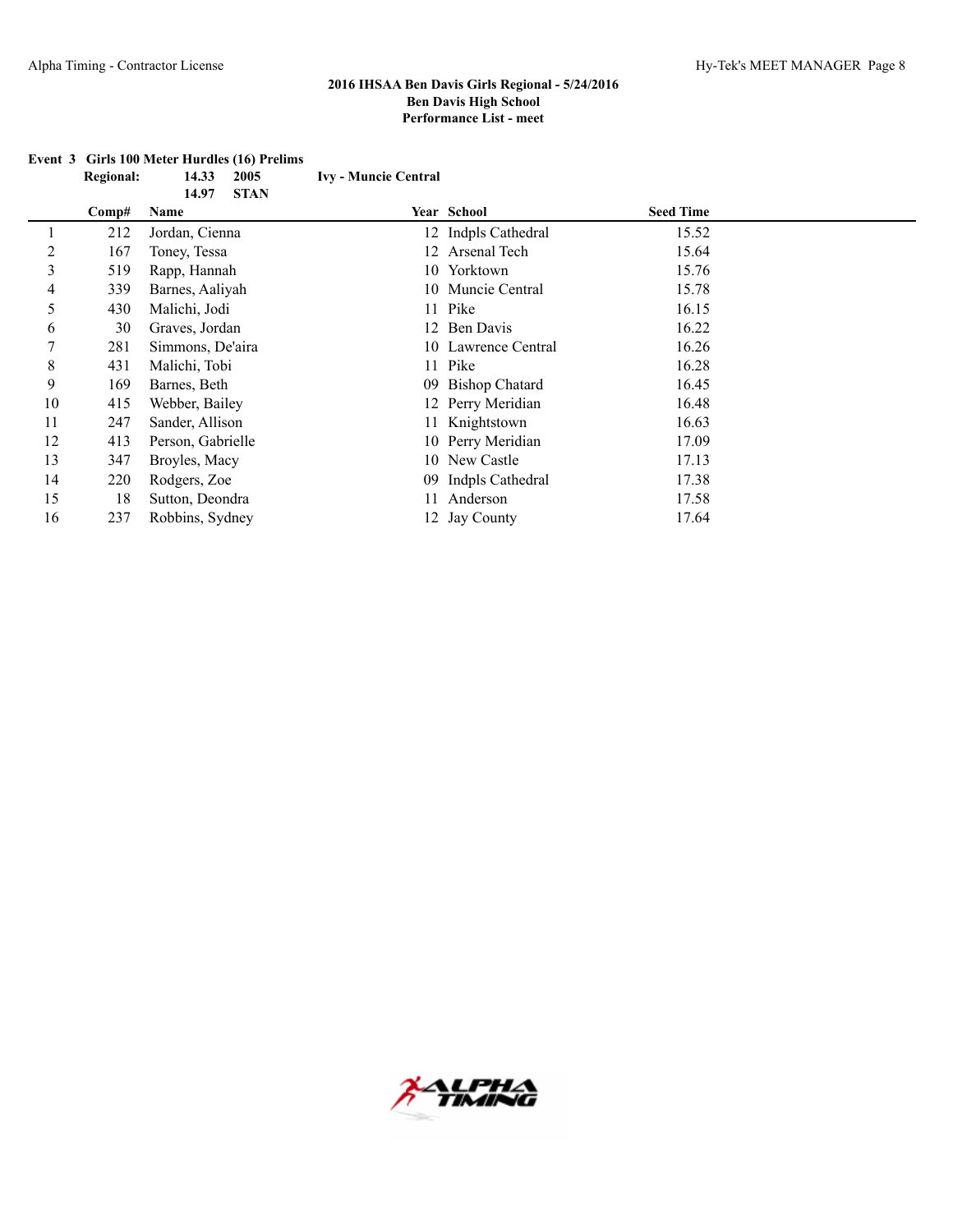|             | <b>Regional:</b> | 24.47<br>2012             | <b>Chelsea Yeadon, Pike</b> |                       |                  |             |
|-------------|------------------|---------------------------|-----------------------------|-----------------------|------------------|-------------|
|             |                  | <b>STAN</b><br>25.41      |                             |                       |                  |             |
|             | Comp#            | Name                      |                             | Year School           | <b>Seed Time</b> |             |
|             | 425              | Irby, Lynna               |                             | 11 Pike               | 24.45            | <b>STAN</b> |
| 2           | 38               | Simmons-Avant, Kyara      |                             | Ben Davis             | 25.79            |             |
| 3           | 41               | Woodson, RaVon            | 12.                         | Ben Davis             | 25.83            |             |
| 4           | 435              | Ross, Jailyn              |                             | Pike                  | 25.96            |             |
| 5           | 176              | Hamilton-Ragsdale, Sydney | 09                          | <b>Bishop Chatard</b> | 26.28            |             |
| 6           | 367              | Robinson, Alyssa          | 09                          | North Centra          | 26.50            |             |
| 7           | 365              | Miles, Amani              |                             | North Centra          | 26.58            |             |
| $\,$ 8 $\,$ | 283              | Stott, Lakara             | 12.                         | Lawrence Central      | 26.61            |             |
| 9           | 195              | Kelly, Katara             | 09                          | Broad Ripple Mag      | 26.93            |             |
| 10          | 404              | Hunter, Iyanla            |                             | 09 Perry Meridian     | 26.94            |             |
| 11          | 498              | Smalley, Perrie           | 12.                         | Wes-Del               | 27.39            |             |
| 12          | 321              | Christenson, Alexa        |                             | Mt. Vernon            | 27.47            |             |
| 13          | 292              | Colvin, Nijah             |                             | Lawrence North        | 27.75            |             |
| 14          | 487              | Bower, Carissa            |                             | 12 Wapahani           | 27.94            |             |
| 15          | 326              | Gibson, Kiara             | 10-                         | Mt. Vernon            | 28.01            |             |
| 16          | 517              | Murr, Kendall             |                             | Yorktown              | 28.30            |             |

# **Event 4 Girls 200 Meter Dash (16) Prelims**

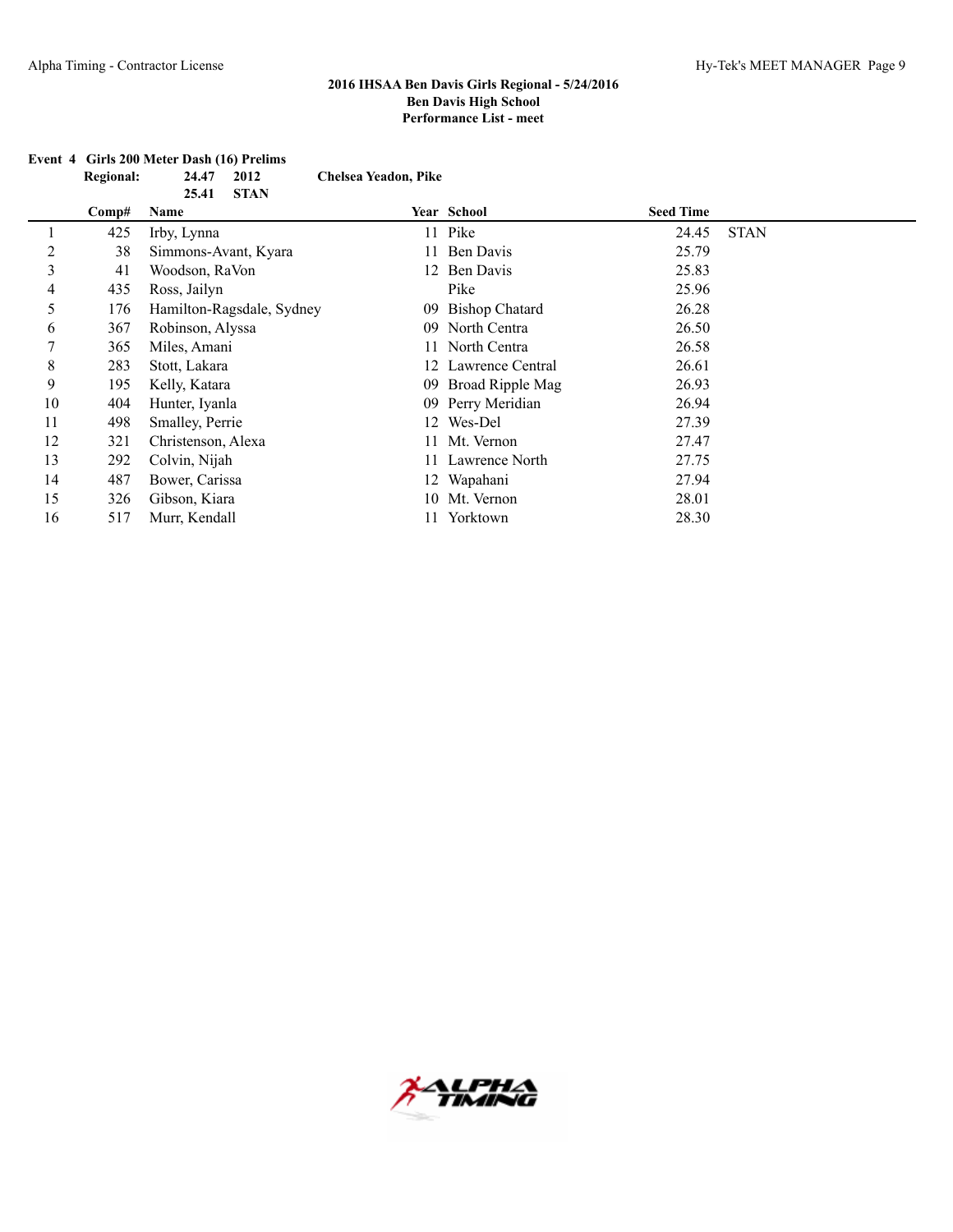|             | <b>Regional:</b> | 5:03.98<br><b>2000</b>         | <b>Kremer - Bishop Chatard</b> |                      |                  |  |
|-------------|------------------|--------------------------------|--------------------------------|----------------------|------------------|--|
|             | Comp#            | <b>STAN</b><br>5:00.59<br>Name |                                | Year School          | <b>Seed Time</b> |  |
|             |                  |                                |                                |                      |                  |  |
|             | 471              | Sullivan, Erin                 |                                | 11 Southport         | 5:05.05          |  |
| 2           | 208              | Free, Katherine                |                                | 12 Indpls Cathedral  | 5:05.66          |  |
| 3           | 58               | Modrall, Katherine             |                                | 10 Brebeuf Jesu      | 5:18.87          |  |
| 4           | 148              | Blake, Kendall                 |                                | 11 Indianapolis      | 5:22.42          |  |
| 5           | 36               | Rodriguez, Maritza             |                                | 12 Ben Davis         | 5:23.27          |  |
| 6           | 201              | Arney, Erin                    |                                | 10 Indpls Cathedral  | 5:29.20          |  |
| 7           | 297              | Matsuoka, Laura                |                                | 12 Lawrence North    | 5:29.55          |  |
| $\,$ 8 $\,$ | 456              | Bucker, Delaney                |                                | 12 Southport         | 5:32.52          |  |
| 9           | 393              | McCarty, Alli                  |                                | 11 Pendleton Heights | 5:32.81          |  |
| 10          | 37               | Rodriguez, Meliza              |                                | 12 Ben Davis         | 5:33.84          |  |
| 11          | 317              | Norris, Aubrey                 |                                | 10 Monroe Central    | 5:36.04          |  |
| 12          | 235              | Muhlenkamp, Kendra             |                                | 09 Jay County        | 5:36.57          |  |
| 13          | 395              | Parker, Syd                    |                                | 10 Pendleton Heights | 5:37.68          |  |
| 14          | 359              | Hanley, Grace                  | 09                             | North Centra         | 5:39.67          |  |
| 15          | 307              | McCurdy, Michaela              |                                | Liberty Christian    | 5:42.08          |  |
| 16          | 521              | Scanameo, Suzanne              |                                | Yorktown             | 5:43.13          |  |

# **Event 5 Girls 1600 Meter Run (16)**

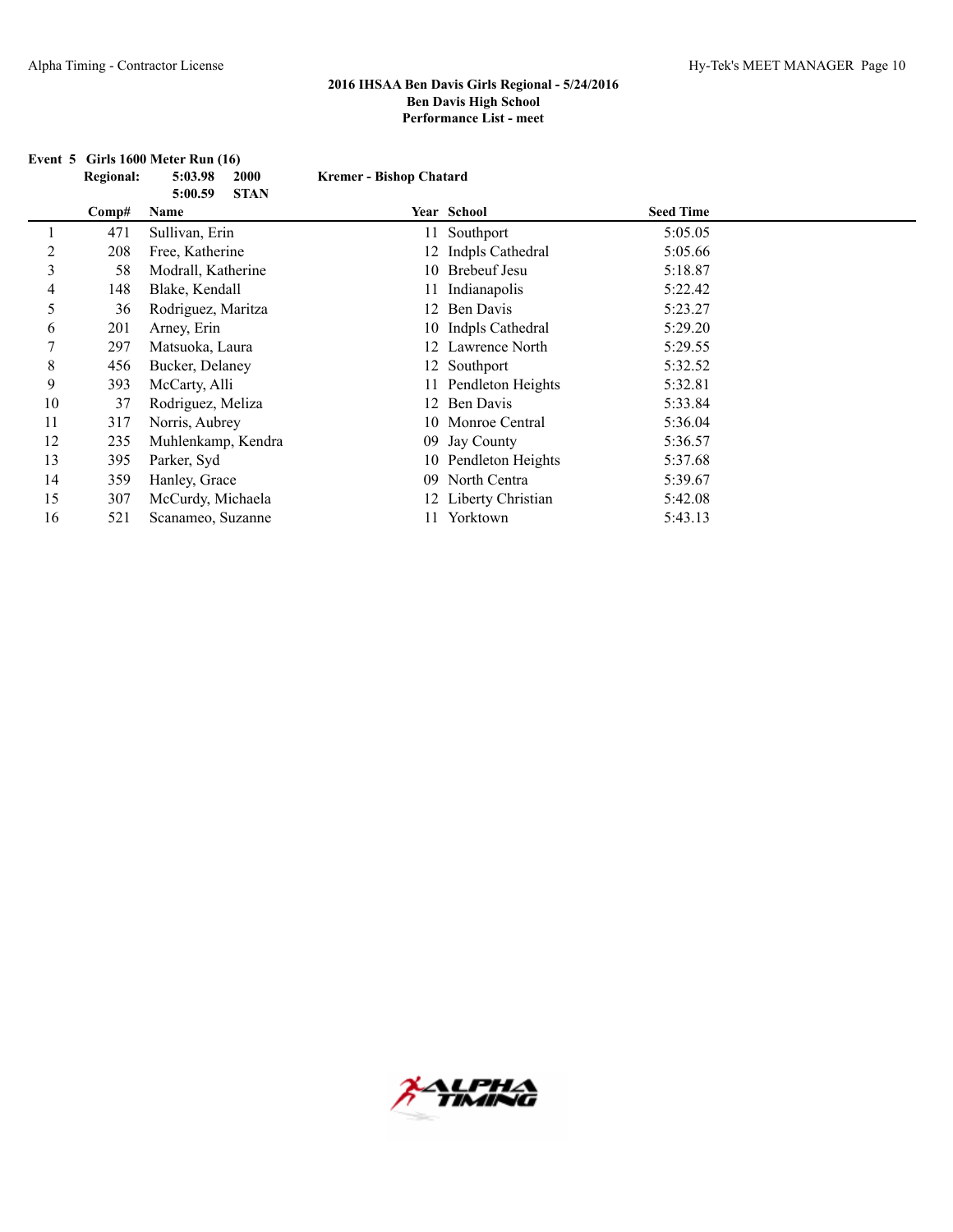**Event 6 Girls 4x100 Meter Relay (16)**

| <b>Regional:</b> | 46.86 | 5/26/2015   | <b>Ben Davis, Ben Davis</b>              |
|------------------|-------|-------------|------------------------------------------|
|                  |       |             | S Brown, D Collier, K Simmons, R Woodson |
| <b>Regional:</b> | 46.86 | 5/26/2015   | <b>Ben Davis, Ben Davis</b>              |
|                  |       |             | S Brown, D Collier, K Simmons, R Woodson |
|                  | 48.46 | <b>STAN</b> |                                          |

|                          | Comp#<br>Team                     |                              | Relay                        | <b>Seed Time</b>                    |
|--------------------------|-----------------------------------|------------------------------|------------------------------|-------------------------------------|
| 1                        | <b>Ben Davis</b>                  |                              |                              | 48.77                               |
|                          | 1) 33 Jones, DiAira 10            | 2) 41 Woodson, RaVon 12      | 3) 25 Brown, Sheniya 10      | 4) 38 Simmons-Avant, Kyara 11       |
|                          | 5) 29 Collier, Dajia 12           | 6) 26 Campbell, Ralen 11     |                              |                                     |
| 2                        | Pike                              |                              |                              | 49.06                               |
|                          | 1) 417 Agnew, Terrizha            | 2) 435 Ross, Jailyn          | 3) 441 Wright, Mikayla 11    | 4) 418 Brown, Sandra 12             |
|                          | 5) 439 Webster, Laniya            | 6) 432 Martin, Sydney 11     |                              |                                     |
| 3                        | North Central (Indianapolis)      |                              |                              | 49.32                               |
|                          | 1) 354 Carson, Jasmine 10         | 2) 367 Robinson, Alyssa 09   | 3) 365 Miles, Amani 11       | 4) 355 Flemings, Amoni 12           |
|                          | 5) 361 Jones, Courtney 11         | 6) 357 Gibson, Raven 12      | 7) 360 Holland, Jada 11      | 8) 370 Stapleton, Dezi 11           |
| $\overline{\mathcal{A}}$ | <b>Brebeuf Jesuit Preparatory</b> |                              |                              | 50.00                               |
|                          | 1) 62 Smith, Jordan 10            | 2) 46 Anderson, Yasmine 10   | 3) 57 McDuffie, Devin 12     | 4) 49 Ezell, Alex 09                |
|                          | 5) 53 Gray, Taylor 09             | 6) 61 Sakai, Alex 10         | 7) 56 Killebrew, Semira 09   | 8) 63 Sublett, Jacquelyn 11         |
| 5                        | <b>Indpls Bishop Chatard</b>      |                              |                              | 50.21                               |
|                          | 1) 175 Guess, Rebekkah 09         | 2) 182 Murray, Mariah 12     | 3) 180 Kimack, Jenna 12      | 4) 176 Hamilton-Ragsdale, Sydney 09 |
|                          | 5) 179 Jaeger, Audrey 09          | 6) 172 Coan, Becca 12        | 7) 186 Phelps, Jenna 10      | 8) 188 Rose, Nesa 12                |
| 6                        | Perry Meridian                    |                              |                              | 50.56                               |
|                          | 1) 401 Gayden, Tyunna 10          | 2) 400 Gayden, Terrancia 11  | 3) 413 Person, Gabrielle 10  | 4) 404 Hunter, Iyanla 09            |
|                          | 5) 399 Allen, D'Anjrea 12         | 6) 415 Webber, Bailey 12     |                              |                                     |
| $\tau$                   | Indpls Cathedral                  |                              |                              | 51.28                               |
|                          | 1) 219 Page, Dominique 12         | 2) 212 Jordan, Cienna 12     | 3) 221 Sanders, Olivia 12    | 4) 211 Hay, Danielle 10             |
|                          | 5) 217 McKinney, Mady 09          | 6) 214 Lee, Maddie 09        | 7) 213 Kaster, Bridget 12    |                                     |
| 8                        | Lawrence Central                  |                              |                              | 51.43                               |
|                          | 1) 281 Simmons, De'aira 10        | 2) 276 Norwood, Jai-lyn 10   | 3) 271 Harper, Adreana 10    | 4) 283 Stott, Lakara 12             |
|                          | 5) 278 Pipkin, Josie 10           | 6) 273 Jennings, Candice 10  | 7) 282 Steinhardt, Sydney 12 | 8) 277 Parchman, Ayana 09           |
| 9                        | Mt. Vernon                        |                              |                              | 51.78                               |
|                          | 1) 327 Hoeppner, Vivian 09        | 2) 321 Christenson, Alexa 11 | 3) 325 Franklin, Alexis 10   | 4) 326 Gibson, Kiara 10             |
|                          | 5) 318 Campbell, Mackenzie 10     | 6) 335 Yeadon, Grace 10      |                              |                                     |
| 10                       | Randolph Southern                 |                              |                              | 52.22                               |
|                          | 1) 451 Wissel, Samantha 11        | 2) 444 Dalzell, Ashton 11    | 3) 448 Kramer, Kennedy 11    | 4) 442 Allen, Kearstin 12           |
| 11                       | Lawrence North                    |                              |                              | 52.47                               |
|                          | 1) 286 Baker, Donyae 09           | 2) 288 Barlow, Kennedy 09    | 3) 303 Webster, Jada 09      | 4) 292 Colvin, Nijah 11             |
|                          | 5) 295 Hudgins, Akeyla 11         | 6) 298 Miles, Shayla 10      | 7) 301 Stovall, Miranda 09   | 8) 289 Bonds, Tyanna 10             |
| 12                       | Anderson                          |                              |                              | 52.51                               |
|                          | 1) 6 Hamilton, Staisha 09         | 2) 8 Hudson, Ariahna 10      | 3) 12 Martin, Katelyn 11     | 4) 16 Newsom, Pearson 12            |
|                          | 5) 15 McIntosh, Shyra 09          | 6) 14 McIntosh, Kyra 09      | 7) 17 Prado, Trinity 09      | 8) 18 Sutton, Deondra 11            |
| 13                       | Yorktown                          |                              |                              | 52.96                               |
|                          | 1) 516 Morgan, Kelsey 10          | 2) 513 Melham, Kalyn 09      | 3) 515 Miller, Ellie 09      | 4) 517 Murr, Kendall 11             |
| 14                       | <b>Indpls Arsenal Technical</b>   |                              |                              | 53.35                               |
|                          | 1) 166 Sims, Jazmyne 12           | 2) 163 Beck, Jalise 12       | 3) 162 Beck, Jada 10         | 4) 168 Turentine, Rashay 12         |
|                          | 5) 164 Montgomery, Jaslyn 10      |                              |                              |                                     |

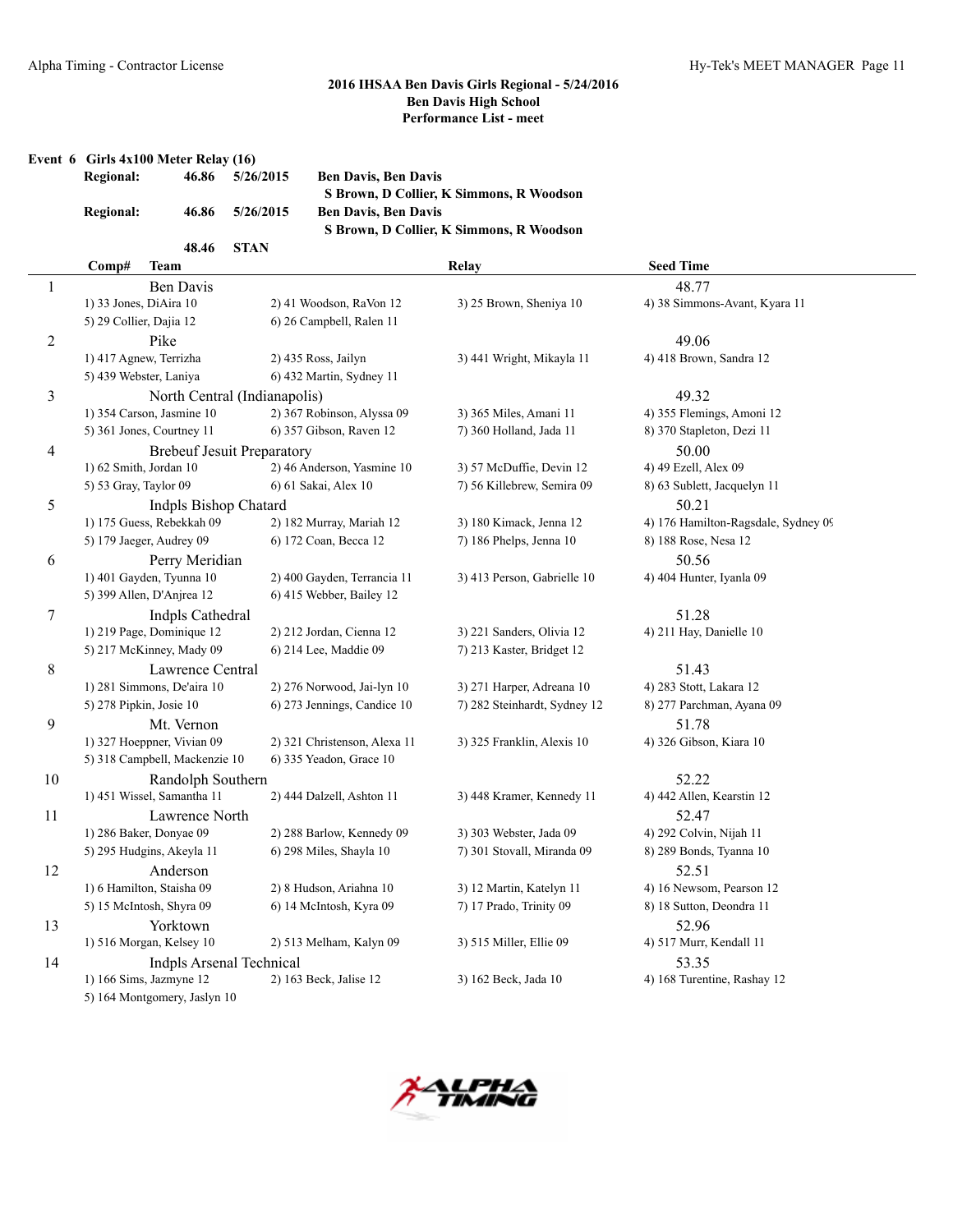#### **Event 6 ... (Girls 4x100 Meter Relay (16))**

|    | <b>Comp#</b><br><b>l`eam</b> |                             | Relay                   | <b>Seed Time</b>         |  |
|----|------------------------------|-----------------------------|-------------------------|--------------------------|--|
|    | Lapel                        |                             |                         | 53.45                    |  |
|    | $1)$ 252 Addington, Tera 12  | 2) 264 Voegele, Samantha 11 | 3) 265 Wyant, Tylor 11  | 4) 258 Miller, Brandi 12 |  |
|    | 5) 259 Ratzlaff, Lilly 12    | $6$ ) 262 Shelton, Keara 10 | 7) 253 Flora, Mandie 12 | 8) 255 Jones, Austin 12  |  |
| 16 | Wapahani                     |                             |                         | 54.32                    |  |
|    | 1) 485 Armstrong, Amanda 11  | 2) 490 Dornick, Lexah 09    | 3) 492 Rahe, Melissa 11 | 4) 487 Bower, Carissa 12 |  |

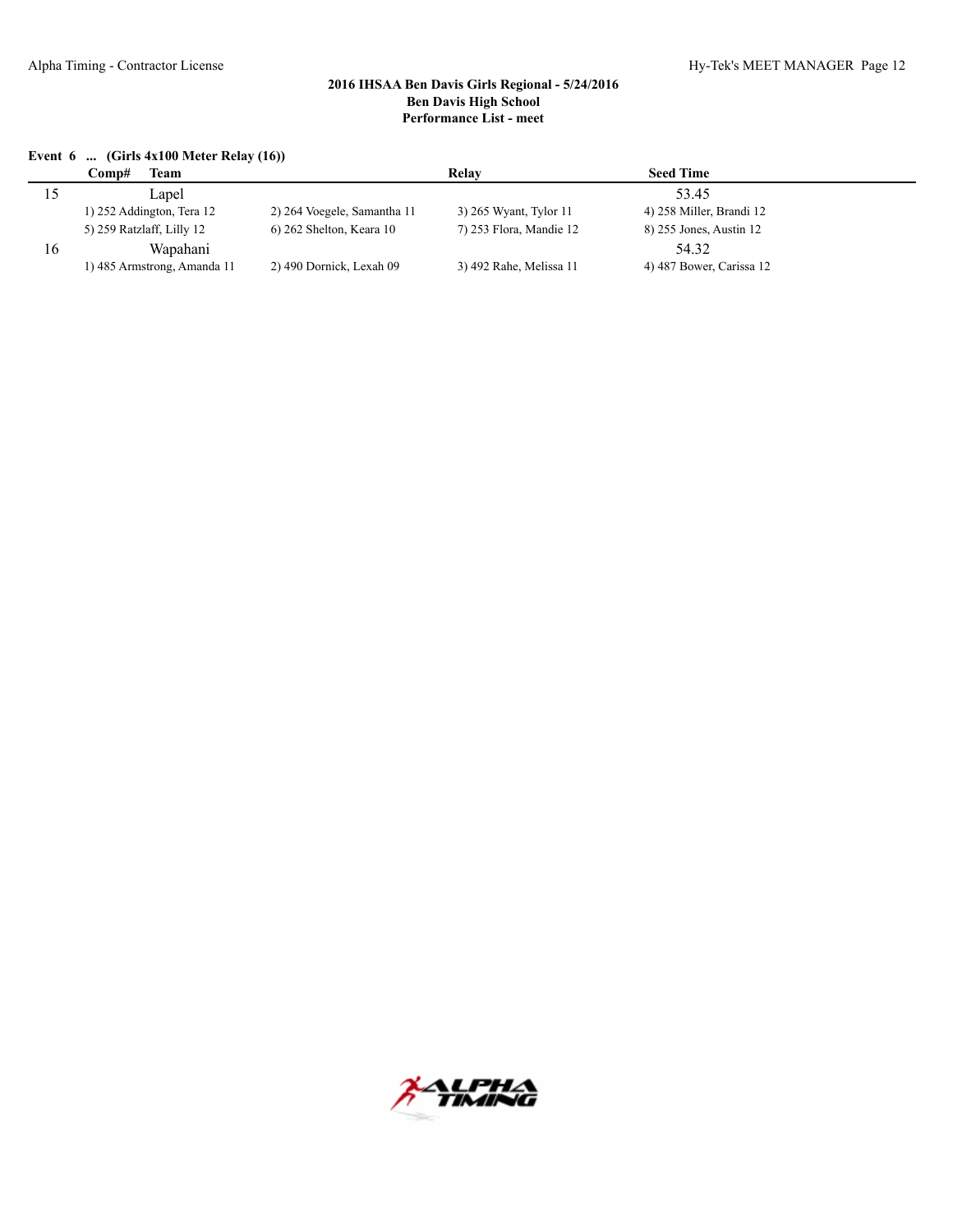**Event 7 Girls 400 Meter Dash (16)**

| <b>Regional:</b> | 54.96 | 5/26/2015 | Lynna Irby, Pike |
|------------------|-------|-----------|------------------|
| <b>Regional:</b> | 54.96 | 5/26/2015 | Lynna Irby, Pike |
|                  | 57.83 | -STAN     |                  |

|    | Comp# | Name                      |    | Year School           | <b>Seed Time</b> |             |
|----|-------|---------------------------|----|-----------------------|------------------|-------------|
|    | 425   | Irby, Lynna               |    | 11 Pike               | 57.53            | <b>STAN</b> |
| 2  | 124   | Bradley, Isabel           |    | 12 Heritage Christian | 58.06            |             |
| 3  | 361   | Jones, Courtney           |    | 11 North Centra       | 58.48            |             |
| 4  | 172   | Coan, Becca               |    | 12 Bishop Chatard     | 59.63            |             |
| 5  | 65    | Brown, Autumn             |    | 12 Covenant Chr       | 1:00.62          |             |
| 6  | 498   | Smalley, Perrie           |    | 12 Wes-Del            | 1:00.99          |             |
|    | 232   | Laux, Emma                |    | 12 Jay County         | 1:01.08          |             |
| 8  | 432   | Martin, Sydney            |    | 11 Pike               | 1:01.38          |             |
| 9  | 516   | Morgan, Kelsey            |    | 10 Yorktown           | 1:01.49          |             |
| 10 | 379   | Shafique, Hana            |    | 10 Park Tudor         | 1:01.82          |             |
| 11 | 362   | Lehman, Alicia            |    | 10 North Centra       | 1:02.67          |             |
| 12 | 218   | Miller, Kennedy           |    | 09 Indpls Cathedral   | 1:02.73          |             |
| 13 | 309   | Watkins, Monica           |    | 11 Liberty Christian  | 1:02.85          |             |
| 14 | 512   | Howard-anderson, A'Dreana |    | 12 Yorktown           | 1:03.13          |             |
| 15 | 119   | Stine, Taylor             | 09 | Eastern Hancock       | 1:03.32          |             |
| 16 | 265   | Wyant, Tylor              |    | 11 Lapel              | 1:04.02          |             |

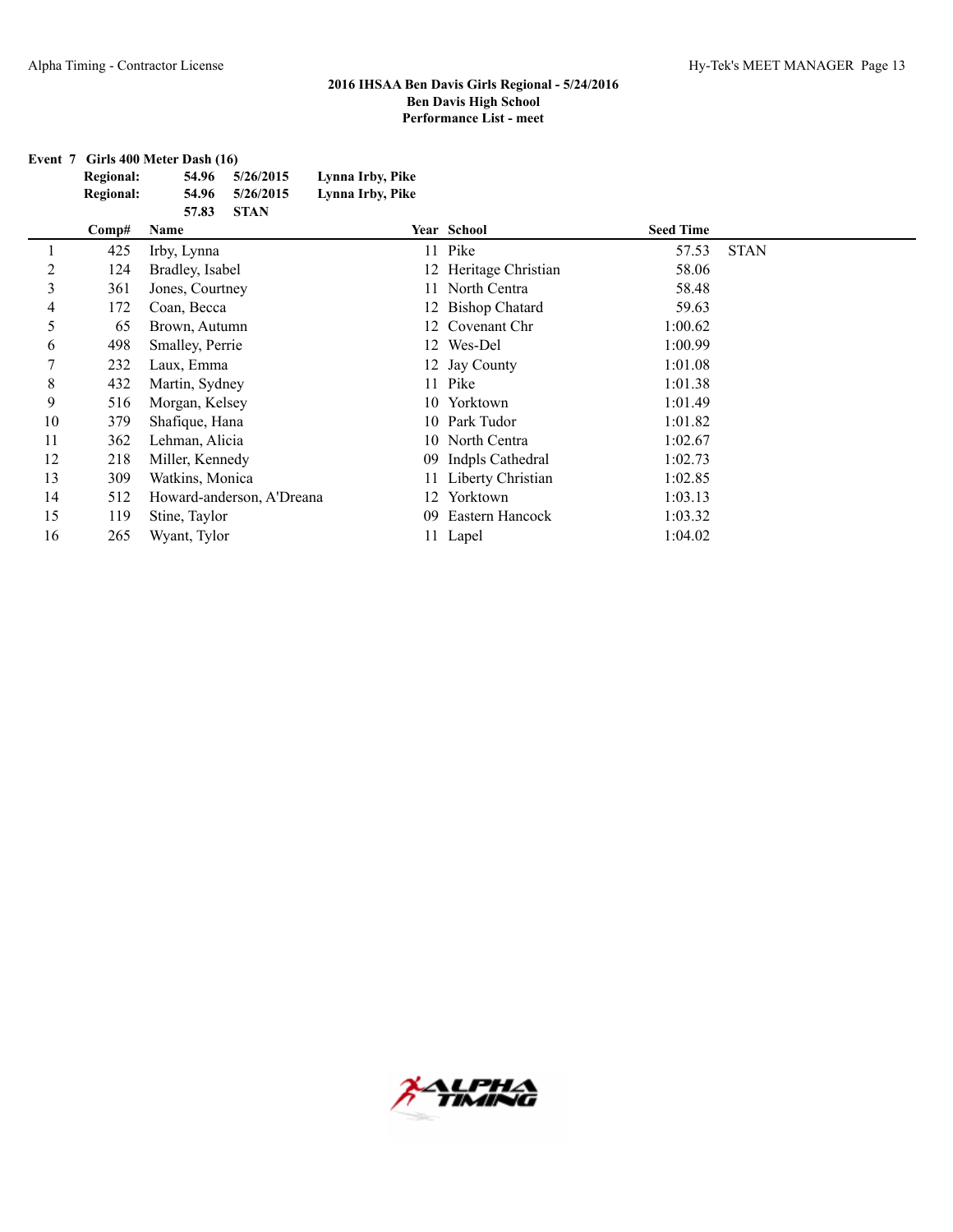| Event 8 Girls 300 Meter Hurdles (16) |       |             |                           |  |  |
|--------------------------------------|-------|-------------|---------------------------|--|--|
| <b>Regional:</b>                     | 43.10 | 2014        | Plenseh-tay Sakeuh, Lapel |  |  |
| <b>Regional:</b>                     | 43.10 | 5/27/2014   | Plenseh-tay Sakeuh, Lapel |  |  |
|                                      | 45.11 | <b>STAN</b> |                           |  |  |

|    | Comp# | Name                | Year School           | <b>Seed Time</b> |  |
|----|-------|---------------------|-----------------------|------------------|--|
|    | 167   | Toney, Tessa        | 12 Arsenal Tech       | 45.28            |  |
| 2  | 519   | Rapp, Hannah        | 10 Yorktown           | 46.19            |  |
| 3  | 273   | Jennings, Candice   | 10 Lawrence Central   | 46.63            |  |
| 4  | 415   | Webber, Bailey      | 12 Perry Meridian     | 47.34            |  |
| 5  | 174   | Ernst, Teresa       | 12 Bishop Chatard     | 47.53            |  |
| 6  | 281   | Simmons, De'aira    | 10 Lawrence Central   | 47.97            |  |
|    | 315   | Huddleston, Marissa | 10 Monroe Central     | 48.01            |  |
| 8  | 169   | Barnes, Beth        | 09 Bishop Chatard     | 48.37            |  |
| 9  | 228   | Dues, Britlyn       | 11 Jay County         | 48.37            |  |
| 10 | 431   | Malichi, Tobi       | 11 Pike               | 48.72            |  |
| 11 | 221   | Sanders, Olivia     | 12 Indpls Cathedral   | 48.90            |  |
| 12 | 126   | Faidley, Hope       | 11 Heritage Christian | 49.02            |  |
| 13 | 430   | Malichi, Jodi       | 11 Pike               | 49.08            |  |
| 14 | 118   | Spaulding, Hope     | 12 Eastern Hancock    | 50.30            |  |
| 15 | 115   | Quillin, Alex       | 12 Eastern Hancock    | 50.93            |  |
| 16 | 347   | Broyles, Macy       | 10 New Castle         | 51.41            |  |

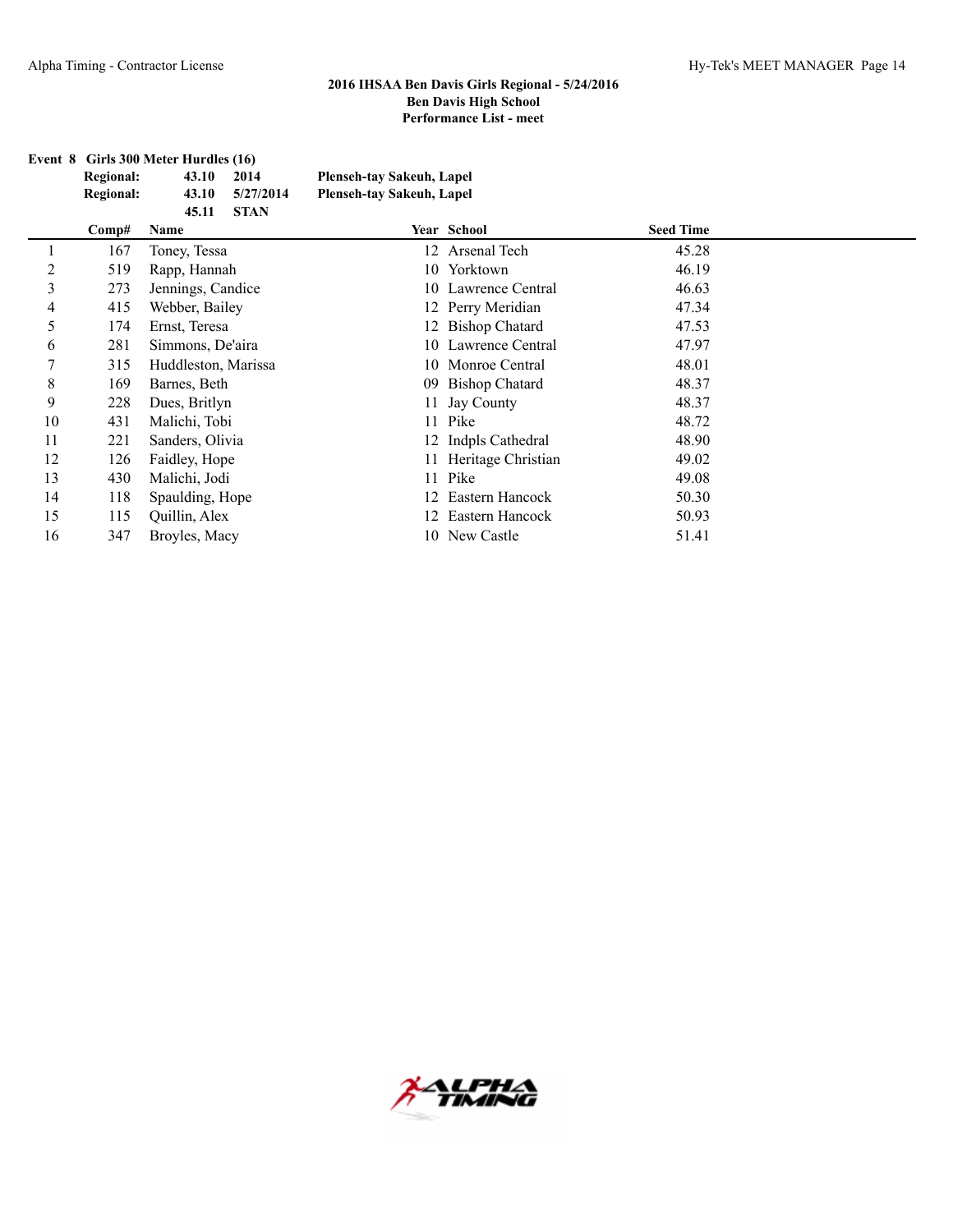|    | Regional: | 2004<br>2:13.31                | <b>Kincy - Lawrence North</b> |                       |                  |  |
|----|-----------|--------------------------------|-------------------------------|-----------------------|------------------|--|
|    | Comp#     | 2:16.01<br><b>STAN</b><br>Name |                               | Year School           | <b>Seed Time</b> |  |
|    | 471       | Sullivan, Erin                 |                               | Southport             | 2:20.00          |  |
| 2  | 130       | Pinkston, Joely                |                               | 12 Heritage Christian | 2:20.04          |  |
| 3  | 293       | Dean, Grace                    |                               | 09 Lawrence North     | 2:22.18          |  |
| 4  | 51        | Gallagher, Mikayla             |                               | 10 Brebeuf Jesu       | 2:22.20          |  |
| 5  | 300       | Riding, Shania                 |                               | 11 Lawrence North     | 2:23.81          |  |
| 6  | 352       | Baiyee, Shelene                |                               | 12 North Centra       | 2:24.34          |  |
| 7  | 390       | Magers, Christina              |                               | 10 Pendleton Heights  | 2:25.91          |  |
| 8  | 173       | Dietrick, Katie                | 09                            | <b>Bishop Chatard</b> | 2:25.98          |  |
| 9  | 36        | Rodriguez, Maritza             | 12                            | Ben Davis             | 2:26.65          |  |
| 10 | 231       | Kunkler, Erika                 |                               | 11 Jay County         | 2:28.06          |  |
| 11 | 338       | Kent, Brittany                 |                               | Muncie Burris         | 2:28.08          |  |
| 12 | 368       | Robinson, Paige                |                               | 11 North Centra       | 2:28.23          |  |
| 13 | 386       | Dudley, Monica                 |                               | 12 Pendleton Heights  | 2:29.62          |  |
| 14 | 455       | Blankenbaker, Heather          |                               | Southport             | 2:30.81          |  |
| 15 | 64        | Vanderkooy, Sophia             | 12.                           | <b>Brebeuf Jesu</b>   | 2:31.76          |  |
| 16 | 451       | Wissel, Samantha               |                               | Randolph Southern     | 2:31.98          |  |

### **Event 9 Girls 800 Meter Run (16)**

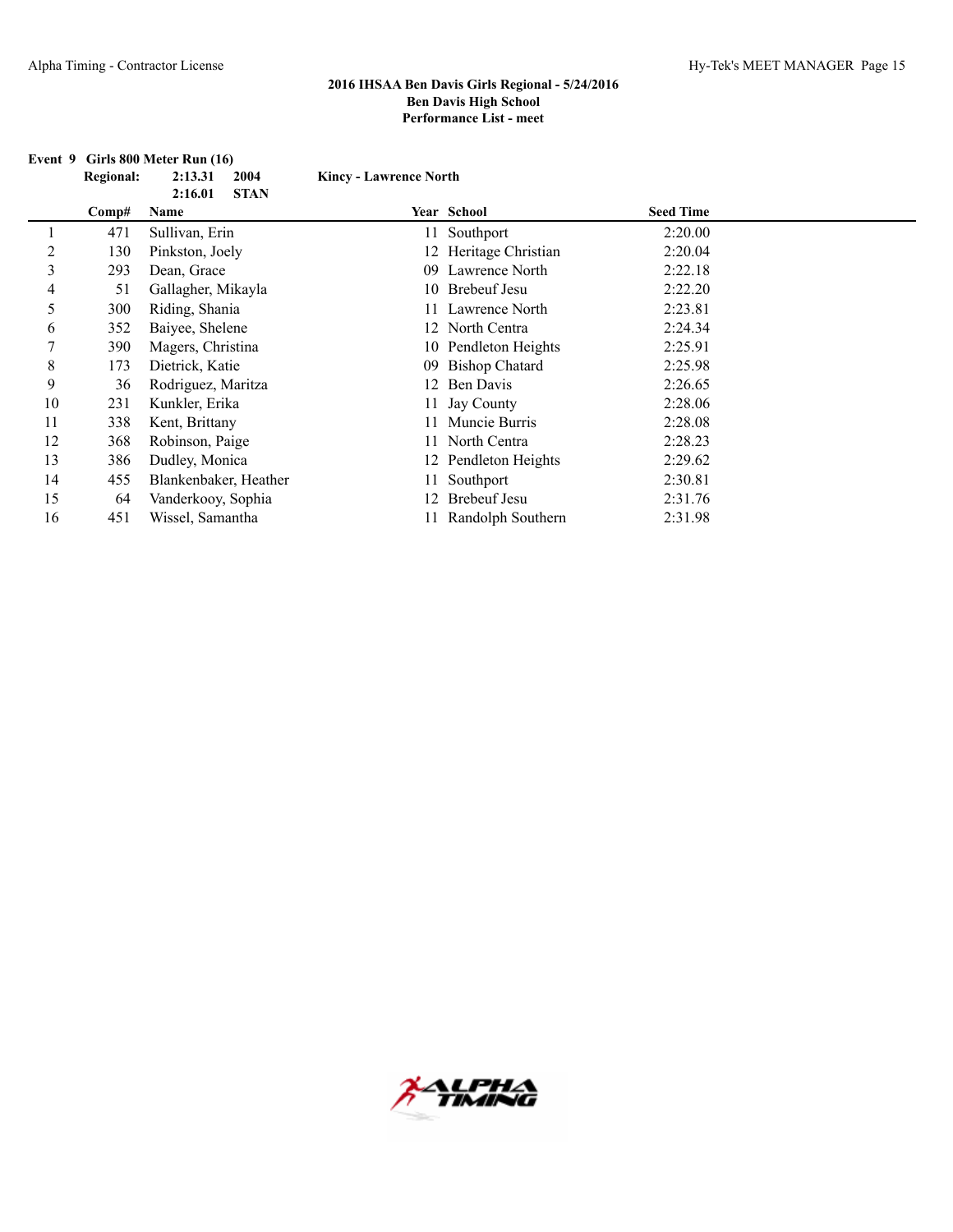|    | <b>Regional:</b> | 10:36.69<br>2012                | <b>Brenna Poulsen, North Central</b> |                      |                  |             |
|----|------------------|---------------------------------|--------------------------------------|----------------------|------------------|-------------|
|    | Comp#            | <b>STAN</b><br>10:58.00<br>Name |                                      | Year School          | <b>Seed Time</b> |             |
|    | 383              | Buck, Alex                      |                                      | 12 Pendleton Heights | 10:43.63         | <b>STAN</b> |
| 2  | 208              | Free, Katherine                 |                                      | 12 Indpls Cathedral  | 11:07.28         |             |
| 3  | 207              | Flood, Ellen                    |                                      | 12 Indpls Cathedral  | 11:25.41         |             |
| 4  | 60               | Ricks, Kate                     |                                      | 09 Brebeuf Jesu      | 11:40.63         |             |
| 5  | 428              | Lampert, Allison                |                                      | 11 Pike              | 11:41.15         |             |
| 6  | 380              | Baer, Faith                     |                                      | 11 Pendleton Heights | 11:52.40         |             |
| 7  | 296              | Loughery, Madeline              |                                      | 10 Lawrence North    | 11:56.97         |             |
| 8  | 50               | Fisher, Susan                   |                                      | 12 Brebeuf Jesu      | 11:57.05         |             |
| 9  | 456              | Bucker, Delaney                 |                                      | 12 Southport         | 12:01.64         |             |
| 10 | 373              | Beagle, Jenna                   |                                      | 10 Park Tudor        | 12:08.52         |             |
| 11 | 437              | Taylor, Nia                     |                                      | Pike                 | 12:10.92         |             |
| 12 | 359              | Hanley, Grace                   |                                      | 09 North Centra      | 12:11.71         |             |
| 13 | 317              | Norris, Aubrey                  |                                      | 10 Monroe Central    | 12:12.55         |             |
| 14 | 476              | Merrill, Courtney               |                                      | 09 Speedway          | 12:13.83         |             |
| 15 | 239              | Wellman, Megan                  |                                      | 12 Jay County        | 12:18.05         |             |
| 16 | 509              | Aul, Madeline                   |                                      | 10 Yorktown          | 12:34.98         |             |

## **Event 10 Girls 3200 Meter Run (16)**

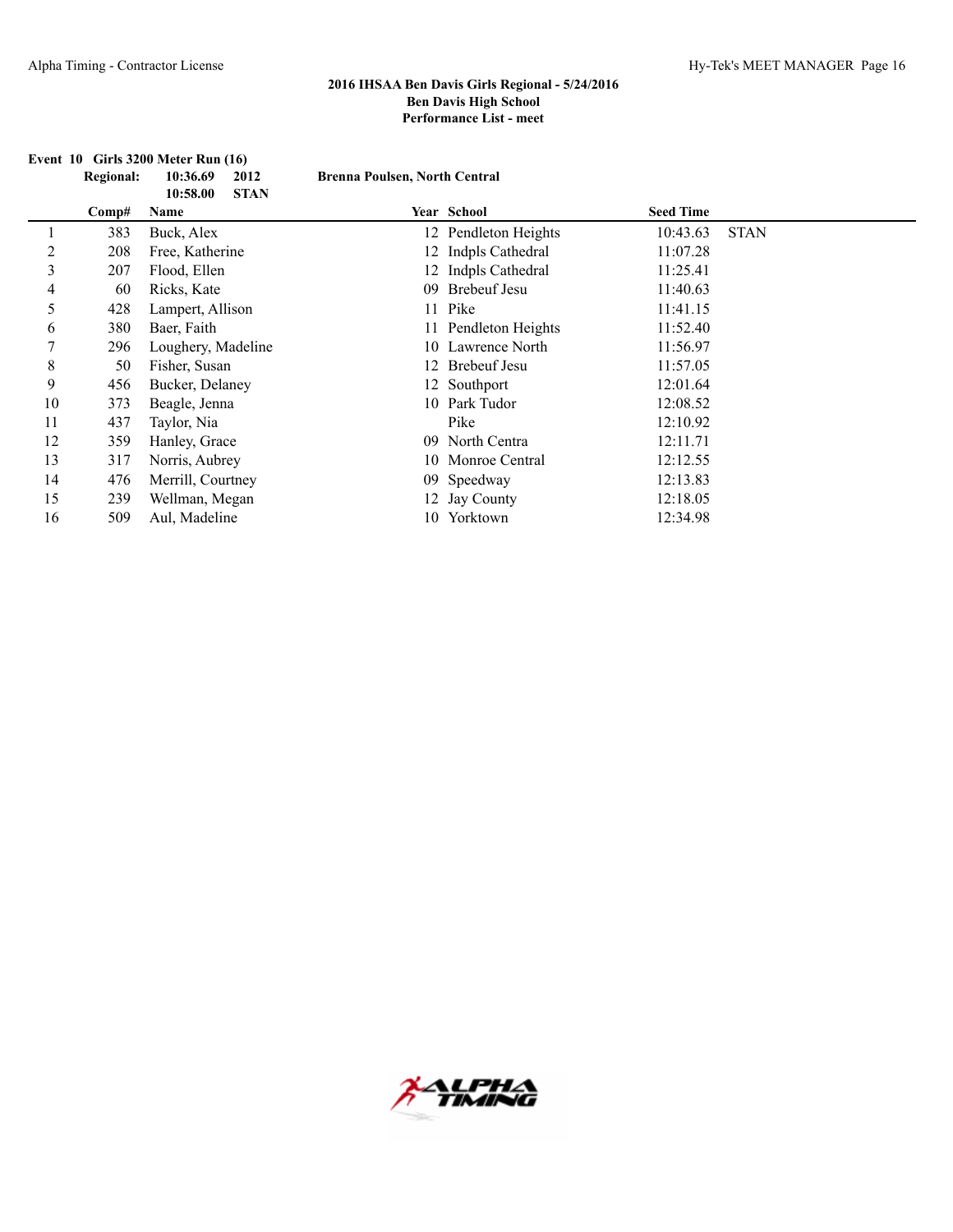**Event 11 Girls 4x400 Meter Relay (16)**

L,

**Regional: 3:51.15 2012 Lawrence Central, Lawrence Central J McCray, A Hall, B Thomas, M Holder**

|              | Comp#                                        | <b>Team</b>                                                                           |                                                               | Relay                           | <b>Seed Time</b>              |  |  |
|--------------|----------------------------------------------|---------------------------------------------------------------------------------------|---------------------------------------------------------------|---------------------------------|-------------------------------|--|--|
| $\mathbf{1}$ | 4:01.13<br>North Central (Indianapolis)      |                                                                                       |                                                               |                                 |                               |  |  |
|              |                                              | 1) 357 Gibson, Raven 12                                                               | 2) 354 Carson, Jasmine 10                                     | 3) 365 Miles, Amani 11          | 4) 361 Jones, Courtney 11     |  |  |
|              |                                              | 5) 362 Lehman, Alicia 10                                                              | 6) 352 Baiyee, Shelene 12                                     | 7) 368 Robinson, Paige 11       | 8) 367 Robinson, Alyssa 09    |  |  |
| 2            |                                              | Indpls Bishop Chatard                                                                 |                                                               |                                 | 4:02.77                       |  |  |
|              |                                              | 1) 171 Chapman, Erin 12                                                               | 2) 169 Barnes, Beth 09<br>3) 173 Dietrick, Katie 09           |                                 | 4) 174 Ernst, Teresa 12       |  |  |
|              | 5) 172 Coan, Becca 12                        |                                                                                       | 6) 176 Hamilton-Ragsdale, Sydney 097) 178 Jacquay, Delaney 10 |                                 | 8) 187 Reed, Sophie 10        |  |  |
| 3            |                                              | Pike                                                                                  |                                                               |                                 | 4:06.20                       |  |  |
|              | 1) 439 Webster, Laniya                       |                                                                                       | 2) 432 Martin, Sydney 11                                      | 3) 435 Ross, Jailyn             | 4) 418 Brown, Sandra 12       |  |  |
|              |                                              | 5) 421 Diallo, Kadiatou 11                                                            | 6) 424 Greene, Victoria 12                                    | 7) 436 Ross, Jordyn 12          | 8) 425 Irby, Lynna 11         |  |  |
| 4            |                                              | Yorktown                                                                              |                                                               |                                 | 4:09.21                       |  |  |
|              |                                              | 1) 516 Morgan, Kelsey 10<br>2) 512 Howard-anderson, A'Dreana 13) 517 Murr, Kendall 11 |                                                               |                                 | 4) 519 Rapp, Hannah 10        |  |  |
| 5            |                                              | Ben Davis                                                                             |                                                               |                                 | 4:09.22                       |  |  |
|              | 1) 33 Jones, DiAira 10                       |                                                                                       | 2) 41 Woodson, RaVon 12                                       | 3) 40 Washington, Antwonette 10 | 4) 38 Simmons-Avant, Kyara 11 |  |  |
|              |                                              | 5) 25 Brown, Sheniya 10                                                               | 6) 32 Jones, Brianna 09                                       | 7) 29 Collier, Dajia 12         | 8) 26 Campbell, Ralen 11      |  |  |
| 6            |                                              | Lawrence North                                                                        |                                                               |                                 | 4:10.97                       |  |  |
|              |                                              | 1) 297 Matsuoka, Laura 12                                                             | 2) 300 Riding, Shania 11                                      | 3) 302 Watts, Mary 10           | 4) 293 Dean, Grace 09         |  |  |
|              |                                              | 5) 294 Grider, Gabrielle 09                                                           | 6) 285 Allen, Kayla 11                                        | 7) 286 Baker, Donyae 09         | 8) 289 Bonds, Tyanna 10       |  |  |
| 7            |                                              | Heritage Christian                                                                    |                                                               |                                 | 4:11.28                       |  |  |
|              |                                              | 1) 126 Faidley, Hope 11                                                               | 2) 125 Chitwood, Audrey 09                                    | 3) 130 Pinkston, Joely 12       | 4) 124 Bradley, Isabel 12     |  |  |
|              |                                              | 5) 122 Bass, Mary claire 12                                                           | 6) 128 Lamotte, Savannah 12                                   | 7) 123 Blanchard, Faith 12      | 8) 131 Rumsey, Alissa 12      |  |  |
| 8            |                                              | Perry Meridian                                                                        |                                                               |                                 | 4:11.51                       |  |  |
|              |                                              | 1) 405 Johnson, Melody 09                                                             | 2) 415 Webber, Bailey 12                                      | 3) 401 Gayden, Tyunna 10        | 4) 404 Hunter, Iyanla 09      |  |  |
|              |                                              | 5) 399 Allen, D'Anjrea 12                                                             | 6) 406 Jones, Sarah 10                                        | 7) 400 Gayden, Terrancia 11     |                               |  |  |
| 9            |                                              | Southport                                                                             |                                                               |                                 | 4:12.19                       |  |  |
|              |                                              | 1) 454 Awosanya, Ola 12                                                               | 2) 471 Sullivan, Erin 11                                      | 3) 464 King, Cederia 12         | 4) 467 Sharpe, Kayla 10       |  |  |
|              |                                              | 5) 462 Fields, Bailey 11                                                              | 6) 468 Shields, Lili 11                                       | 7) 469 Smith, Abigail 09        | 8) 456 Bucker, Delaney 12     |  |  |
| 10           |                                              | Jay County                                                                            |                                                               |                                 | 4:15.28                       |  |  |
|              | 1) 232 Laux, Emma 12                         |                                                                                       | 2) 231 Kunkler, Erika 11                                      | 3) 230 Homan, Taylor 11         | 4) 228 Dues, Britlyn 11       |  |  |
| 11           | <b>Brebeuf Jesuit Preparatory</b><br>4:17.43 |                                                                                       |                                                               |                                 |                               |  |  |
|              |                                              | 1) 58 Modrall, Katherine 10                                                           | 2) 59 Pahud, Jane 12                                          | 3) 64 Vanderkooy, Sophia 12     | 4) 51 Gallagher, Mikayla 10   |  |  |
|              |                                              | 5) 47 Coleman, Calyn 09                                                               | 6) 48 Edens, Hope 10                                          | 7) 62 Smith, Jordan 10          | 8) 54 Holl, Alexa 10          |  |  |
| 12           |                                              | Indpls Cathedral                                                                      |                                                               |                                 | 4:18.63                       |  |  |
|              |                                              | 1) 218 Miller, Kennedy 09                                                             | 2) 221 Sanders, Olivia 12                                     | 3) 224 Widel, Constanza 10      | 4) 215 Manley, Sydney 09      |  |  |
|              |                                              | 5) 208 Free, Katherine 12                                                             | 6) 220 Rodgers, Zoe 09                                        | 7) 212 Jordan, Cienna 12        | 8) 216 Mason, Nicole 09       |  |  |
| 13           |                                              | Monroe Central                                                                        |                                                               |                                 | 4:18.68                       |  |  |
|              |                                              | 1) 311 Deffendall, Hannah 12                                                          | 2) 312 Duncan, Bailey 10                                      | 3) 315 Huddleston, Marissa 10   | 4) 316 Kear, Zoee 12          |  |  |
| 14           |                                              | Anderson                                                                              |                                                               |                                 | 4:19.74                       |  |  |
|              |                                              | 1) 8 Hudson, Ariahna 10                                                               | 2) 2 Davis, Joyclyn 12                                        | 3) 14 McIntosh, Kyra 09         | 4) 19 Welch, Amaani 10        |  |  |
|              | 5) 1 Bryson, Katlin 10                       |                                                                                       | 6) 5 Hamilton, Nyla 09                                        | 7) 15 McIntosh, Shyra 09        | 8) 6 Hamilton, Staisha 09     |  |  |
| 15           |                                              | Lawrence Central                                                                      |                                                               |                                 | 4:19.90                       |  |  |
|              |                                              | 1) 277 Parchman, Ayana 09                                                             | 2) 276 Norwood, Jai-lyn 10                                    | 3) 273 Jennings, Candice 10     | 4) 267 Beaver, Shania 12      |  |  |
|              |                                              | 5) 269 Cork, Micaiah 10                                                               | 6) 272 Hodson, Kayley 12                                      | 7) 281 Simmons, De'aira 10      | 8) 283 Stott, Lakara 12       |  |  |

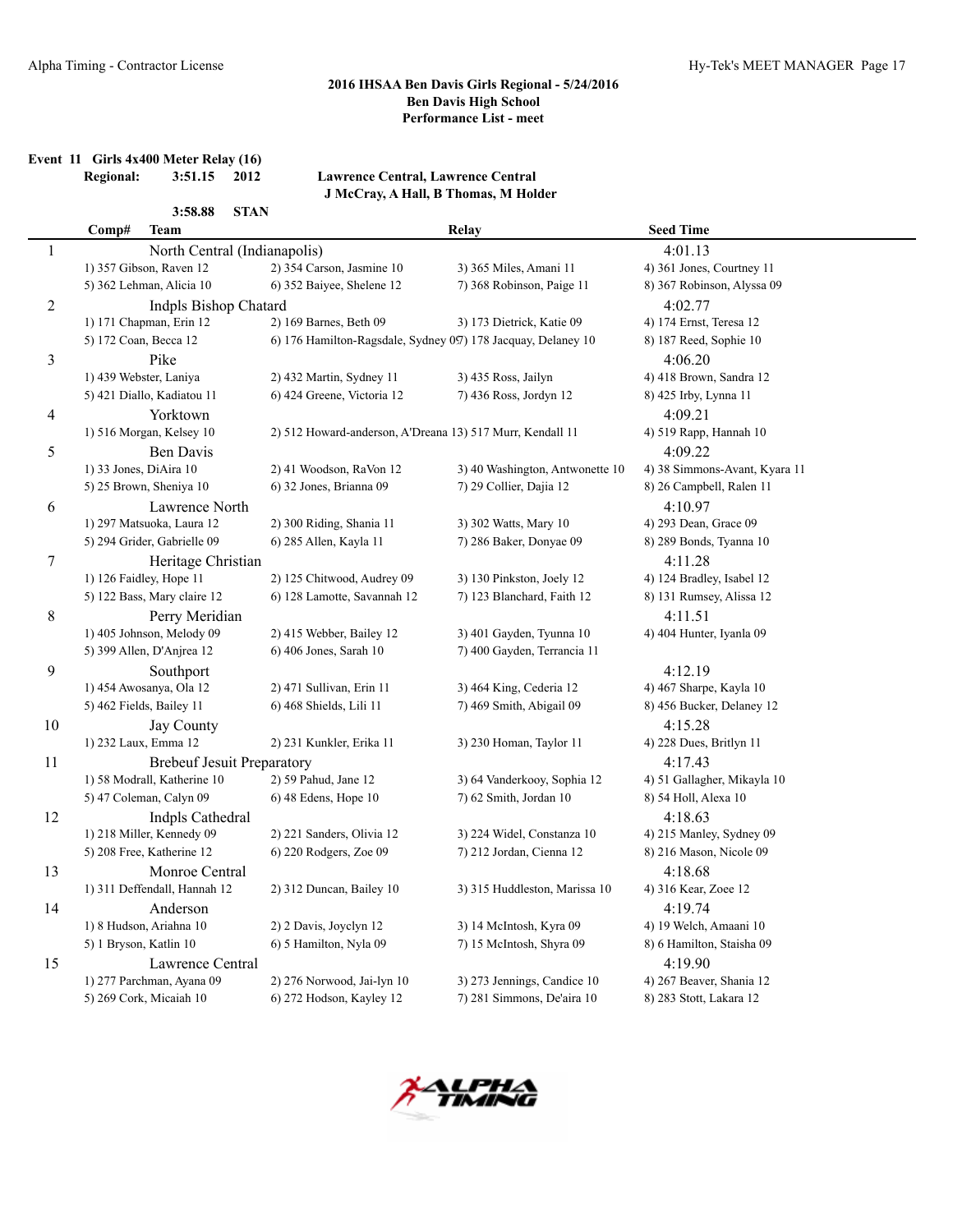#### **Event 11 ... (Girls 4x400 Meter Relay (16))**

|     | Team<br>∑omp#               |                        | Relav                       | <b>Seed Time</b>           |  |
|-----|-----------------------------|------------------------|-----------------------------|----------------------------|--|
| l b | Pendleton Heights           |                        | 4:21.84                     |                            |  |
|     | 1) 390 Magers, Christina 10 | 2) 385 Cowger, Kate 10 | 3) 387 Dudley, Sarah 10     | 4) 386 Dudley, Monica 12   |  |
|     | 5) 381 Baer, Grace 10       | 6) 395 Parker, Syd 10  | 7) 397 Rodriguez, Deisdy 10 | 8) 398 Wheetley, Lauren 10 |  |